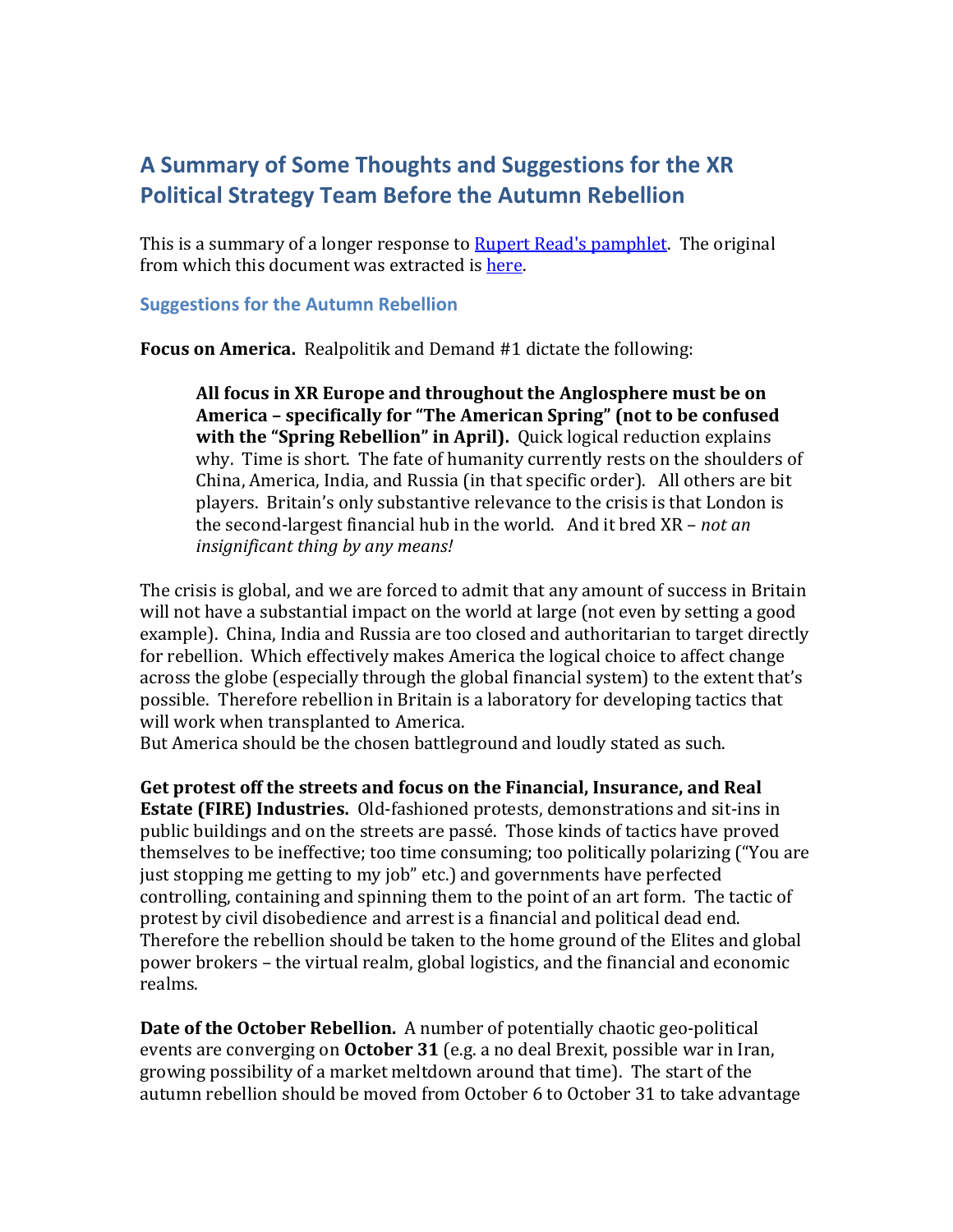of potential mayhem. It's also Halloween, which is psychologically impactful in America. So call it the **"Halloween Rebellion"**.

**Nomenclature.** Targeting the Elites is good, but I would drop the term "Elite" from rebel vocabulary. It's too fuzzy. Have the entire October uprising fly under the banner of **"Rebellion Against Unearned Income"**.

Although "Unearned income" is an inelegant expression, it's the Elites own phrase so it strikes home. And it's a better tactic to target a practice rather than a class of people.

I would suggest getting everyone "on message" that the vocabulary for the "Rebellion Against Unearned Income" is the following:

- Replace "Banksters" (a hackneyed old phrase now) with **"debt-parasites"**
- Landlords, real-estate owners and [rentiers](https://en.wikipedia.org/wiki/Rentier_capitalism) with the phrase **"rent-parasites"**
- Ordinary working folk **"debt-slaves"**
- Brokers, stock & bond traders, quants, insurers **"debt-merchants"**

**Public buildings, Parliament and Government.** Avoid them like the plague. Publically shun them on the basis that governments in general **"no longer represent a legitimate or relevant force"**. Except maybe for coordinating Deep Adaptation (mainly to get them to pledge non-interference with citizen–led disaster responses and to force them to share their civil emergency plans).

**Heathrow and London City Airport.** Both are too parochial (Anglo-centric) as targets and don't pass the "Ameri-centric Test". And the potential blowback is not cost-beneficial (e.g. rogue drones tarnishing XR's image, draconian penalties etc.). But thinking in terms of [counter-logistics](https://thedisorderofthings.com/author/charmchua/) is good tactics. Maritime trade is a better (softer) target than aviation. So focus on China and India (label them unapologetically as "carbon criminals"). The overall intent, loudly publically stated, would be *to raise the cost of insurance***.** Do this by targeting shipping and container terminals.

**Targeting Maritime trade.** Blockade the container ports at Felixstowe *and* Southampton (but that's all). Rebels in Europe should try to blockade Rotterdam, Antwerp and Hamburg at the same time. The rest of the world should help round the clock on the social media front and online propaganda wars.

Stop and tag container trucks with Extinction symbols and strong anti-China and Anti-India slogans and anti-consumerist sentiment.

Use drones (especially for live-streaming action on social media). Again, focus on America. Unfurl huge American flags and lay them down in front of terminal gates. Stencil a huge heart symbol and large letters that read, **"America this is all for you! We are counting on you! #AmericanSpring"**

Nothing stirs an American more than a direct plea from a damsel in distress!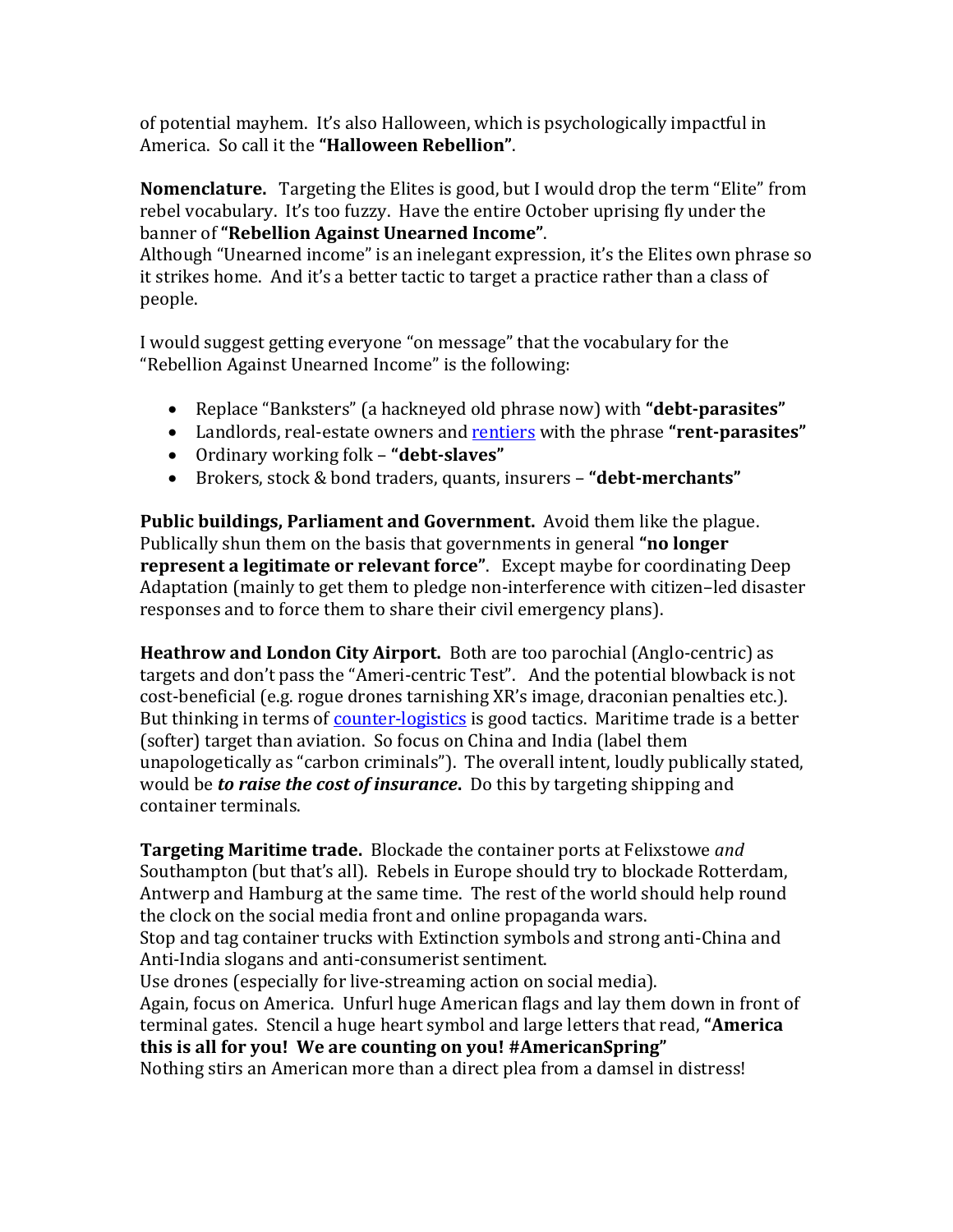**Target a major target or targets in the City.** Targeting the actual LSE building etc. is at best a symbolic gesture with limited impact. Trading is all done online now so rebels will have to get into cyberspace to have any significant impact on the FIRE industries. So experiment with a with a mass [bear raid.](https://en.wikipedia.org/wiki/Bear_raid) This tactic would be somewhat similar to a **DDOS** attack in cyberspace but transplanted to the financial realm and potentially far more impactful. Get substantial amounts (tens of thousands?) of rebels to open brokerage accounts online (with margin, so that they can take [short positions\)](https://www.investopedia.com/terms/s/shortselling.asp). Target a small-cap, struggling [Chinese or Indian](https://en.wikipedia.org/wiki/List_of_banks_in_the_United_Kingdom) bank. Have a big and highly publicized gathering (press briefing) outside the LSE to kick of the raid. Call it the **"Carbon Criminal Game"** with a prize for the correct draw. The criminal is drawn (supposedly "randomly") from a big hat of carbon criminals. But obviously you carefully (and secretly) select the victim in advance. I would recommend a few private meetings with Young Turk City brokers to solicit their advice for a potential target. Keep the brokers informed all the way down the line (because they are going to be the actual bear raiders and muscle behind the scenes – they simply can't resist trading on inside knowledge!).

Once the victim has been drawn from the hat with great fanfare, then you read out all its sins in public and announce solemnly that anyone that banks or invests in this entity is aiding and abetting crime (I don't know of any banks that don't engage in crime). Then the raid begins. Rebels (and just about the whole world, including the broker insiders, and everyone and their dog at home who is following this story and wants to make a quick buck) begin selling the stock short, driving it as low as possible and holding it there for as long as possible until you cover your short position or trading is suspended. Then go onto the next victim (quickly, so that the herd begins to panic). The media dialogue will likely be the legality of this, so XR spokespeople should be financially literate and extremely radical sounding. Hopefully someone uses the term "financial terrorist." In which case, own it! Then point out that there is nothing at all to see here, it's just one group of financial terrorists going after another group of financial terrorists. And then lay into HSBC's record of literally funding terror (with impunity).

**Where does the money for this come from?** If XR could announce it was "bringing down a bank" and then go ahead and pull it off, that would be the rebel version of a nuclear weapon. But the odds of that are slim, because the Elites are likely to strongly defend the bank (considering how much is at stake in the bigger picture if this tactic becomes commonplace). If you could take down a small, struggling Chinese or India bank in the morning, by the afternoon you could be bringing down the arch-criminals **HSBC** and **Barclays** (and that's why the debtparasites would be forced to mount an all-out response). By the next day the world would be a very different place.

That outcome is an extreme long shot, but the short-term objective is Psy Ops. If the protest monkey is getting sophisticated and learning to experiment and fiddle with the Elites very own financial power levers, mass terror in the 1% is highly likely to ensue.

**But how do rebels get their hands on cash (even a little seed capital to gets this going)?** I would recommend that part of the "Rebellion Against Unearned Income" include a mass **"Rent Strike Against Unearned Income"** targeted towards rent